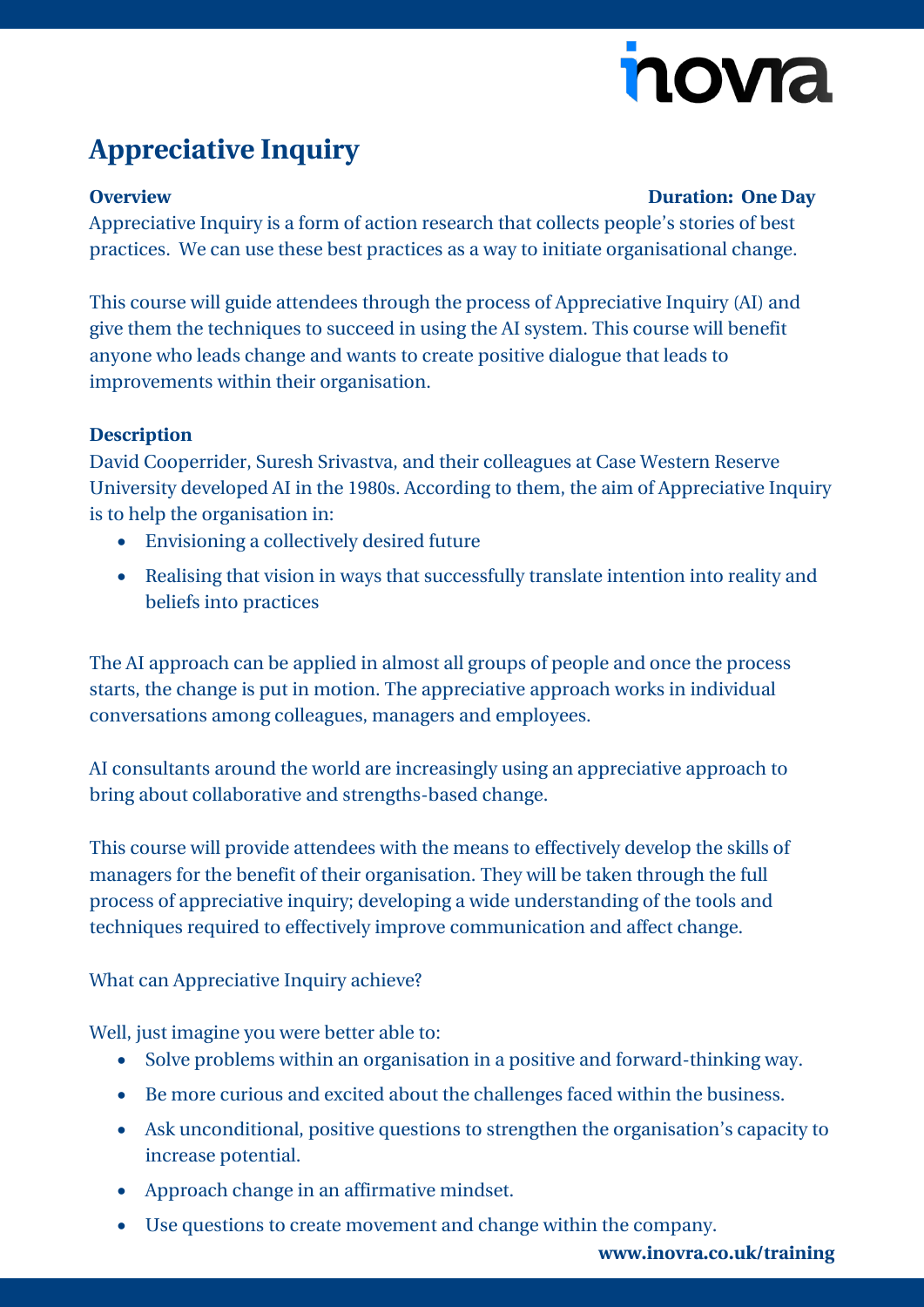

• Simply apply core communication skills, for overall organisational success

#### Topics covered:

- **What is Appreciative Inquiry?** A review of the subject with an activity that helps embed understanding and a case study that explains the process in action.
- **Benefits of Appreciative Inquiry to the Organisation** Establishing how AI can aid and improve the way an organisation works and how people communicate within it. Exploring how specific organisational issues can be viewed positively.
- **Appreciative Inquiry Questions** Understanding how questions can be used to identify positive organisational improvements and refocus our approach to business issues.
- **Appreciative Inquiry Interviews** A set process for performing AI interviews and framing consultations to get the best out of those involved. A chance to practice the given approach and hone personal skills.
- **The 4D Model** An overview of the AI 4D Model (Discovery, Dream, Design, Destiny) and how it is applied.
- **The 4D Model: Topic** Demonstrating how selecting the topic is the beginning of the 4D model process. Choosing the participants own topic to work on throughout the training.
- **The 4D Model: Discovery** Showing how positive discussions are kick-started at this stage and taking a chance to look at, 'the best there is and what has been'.
- **The 4D Model: Dream** 'Thinking big and beyond what they have in the past'. Creating an outstanding and positive vision for the future.
- **The 4D Model: Design** Laying the foundation with a design of the vision, principles, and set of propositions that describe the ideal end state. Defining the desired state by creating a hierarchy and blueprint for success.
- **The 4D Model: Destiny** Defining clear actions that will help the organisation and individuals achieve what they have set out to. The output is the selfreinforcing nature of using positive and affirmative inquiry to improve the business.
- **The 4D Model: Summary Task** Review of learning and knowledge check.
- **The Change Process** Exploring Dr. Kotter's 8-step change process and how it can support the AI approach.
- **Rooms of Change** Understanding feelings and attitudes to change, using this interesting and memorable model. Using an activity to help participants consider their own 'change position' and what this might mean for them.